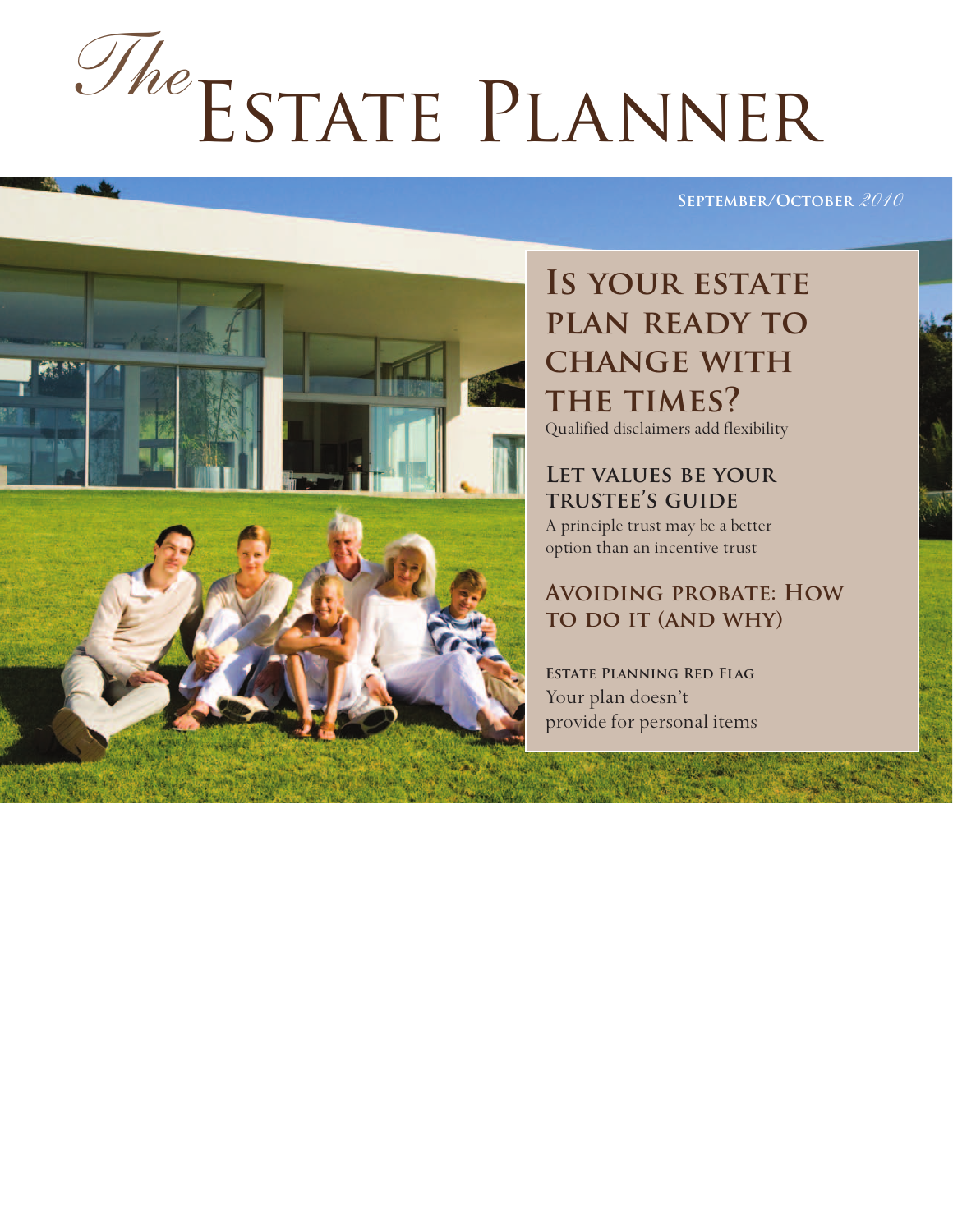## **Is your estate plan ready to change with the times? Qualified disclaimers add flexibility**

No ma<br>changí<br>efforts.<br>be ame No matter how carefully you plan your estate, changing circumstances can quickly derail your efforts. For example, federal or state tax laws may be amended; your net worth may go up (or down); you might get married (or divorced) or have a child; or your children's needs may change, making them less (or more) reliant on your wealth.

It's difficult, if not impossible, to design an estate plan that accommodates every possible contingency. But you can build some flexibility into your plan by preparing for the use of qualified disclaimers.

#### **Setting the stage**

How do disclaimers provide flexibility? They allow your beneficiaries to reject an inheritance, when appropriate, allowing your wealth to pass in a manner that's more tax-efficient or that better achieves your goals.

A disclaimer can be a powerful tool, but it requires careful planning. To avoid negative gift or estate tax consequences, a disclaimer must be "qualified," meaning:

- $\triangleleft$  The disclaimer is in writing,
- ✦ The disclaimer is delivered to your estate's representative within nine months after the transfer is made (or, if later, within nine months after the beneficiary turns 21),
- ✦ The person making the disclaimer (the "disclaimant") hasn't accepted the property or any of its benefits, and
- $\blacklozenge$  The disclaimer causes the property to pass without any direction from the disclaimant to the transferor's spouse or to someone other than the disclaimant.



For a disclaimer to work, your plan needs to set the stage by spelling out what happens to property in the event it's disclaimed. To ensure that the property passes without any direction from the disclaimant, the terms of your will or living trust must name a contingent beneficiary.

#### **Many benefits**

The flexibility of qualified disclaimers can benefit your estate plan in light of a variety of changes:

**Tax laws.** As of this writing, there's no estate or generation-skipping transfer (GST) tax for people who die in 2010, but these taxes are scheduled to return in 2011 at higher levels than in 2009. Congress may pass estate tax law changes this year, but it's not certain what specifically they'll do.

They may reinstate the estate tax regime as it existed in 2009, or they may modify tax rates, exemption amounts or other provisions. They may put changes into effect beginning in 2011, beginning at the time the new law is passed or retroactively to Jan. 1, 2010. (Check with your estate planning advisor for the latest information.)

Without an estate tax, it may be desirable to leave all of your wealth to your surviving spouse. But if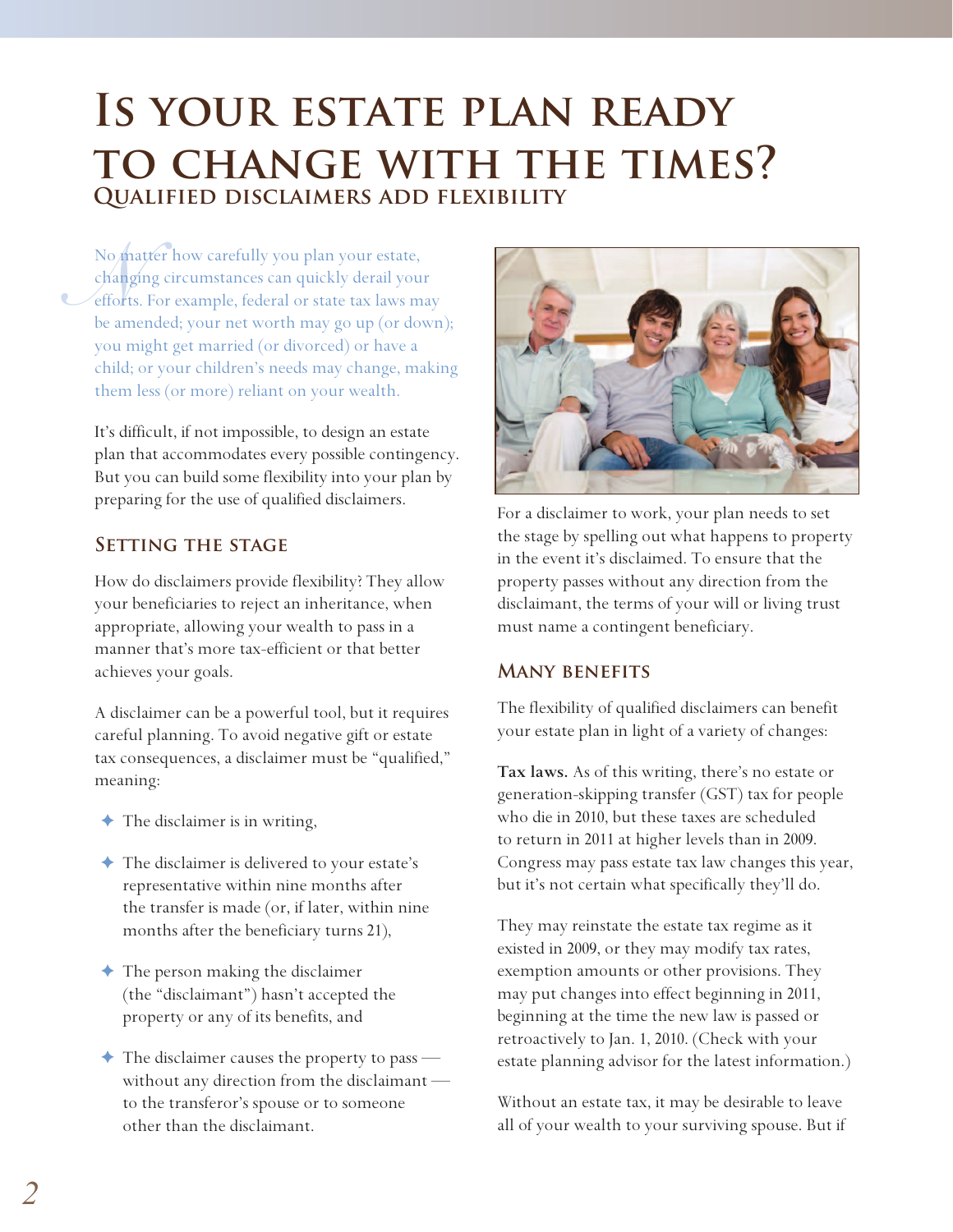you die when the estate tax is in effect — or if you believe that your spouse's estate will be large enough to make estate taxes an issue in the future — your family might be better off if your assets are divided into marital and nonmarital shares. This makes the most of your estate tax exemption amount and reduces the size of your spouse's taxable estate.

Disclaimer-based planning can make your plan more flexible. For example, you might leave all of your assets outright to your spouse, but name a nonmarital trust or your children as contingent beneficiaries so your spouse can use disclaimers to redirect a portion of those assets if you die with a taxable estate or if your spouse's estate is likely to be subject to estate taxes.

**Financial circumstances.** Suppose your will leaves a significant inheritance to your daughter. By the time you die, however, your daughter has built a substantial estate of her own. If she accepts the

### **Avoiding disclaimer pitfalls**

As you consider the benefits of disclaimer planning (see main article), keep in mind that qualified disclaimers also have some disadvantages. For one thing, they depend on a beneficiary voluntarily relinquishing the right to an inheritance.

But your spouse or children may be reluctant to do so, even if their resources are more than sufficient to support their lifestyles. Or they might accept inherited assets without understanding the benefits of a disclaimer or recognizing that accepting the property disqualifies any future disclaimer. You can minimize these risks by communicating with your loved ones, explaining how disclaimers can benefit the family as a whole, and educating them about the requirements for qualified disclaimers.

Be particularly careful when disclaimed property will pass to a trust. Remember that, for a disclaimer to be qualified, the property must pass to someone other than the disclaimant (unless the disclaimant is a surviving spouse, in which case there are exceptions that allow him or her to have some access to the property). So, for example, if your child disclaims assets that are redirected into a trust in which he or she has a remainder interest, the disclaimer may be disqualified.

*For a disclaimer to work, your estate plan needs to spell out what happens to property in the event it's disclaimed.*

inheritance, it will ultimately be taxed as part of her estate. With proper planning, your daughter can disclaim the inheritance and allow it to pass directly to her children (or to a trust for their benefit), avoiding double taxation. Before making a disclaimer, however, she should check to ensure it won't trigger GST taxes.

**Charitable giving plans.** Suppose your son is the primary beneficiary of your IRA and the contingent beneficiary is your favorite charity. Assuming that the estate tax is revived and your estate's value

> exceeds the applicable exemption amount, not only will the IRA carry a significant income tax liability, but it also will be subject to estate taxes. If your son is financially secure, however, he might disclaim the IRA and allow it to pass directly to the charity. By doing so, he eliminates the income tax liability while creating a charitable deduction that reduces the size of your taxable estate.

#### **Mapping out a strategy**

To determine whether disclaimers will benefit your family, work with your estate planning advisor to create an estate plan roadmap that outlines all the potential dispositions of your assets together with the potential tax and financial implications. This will allow you to identify points on the map where you might be better off letting beneficiaries choose their own route.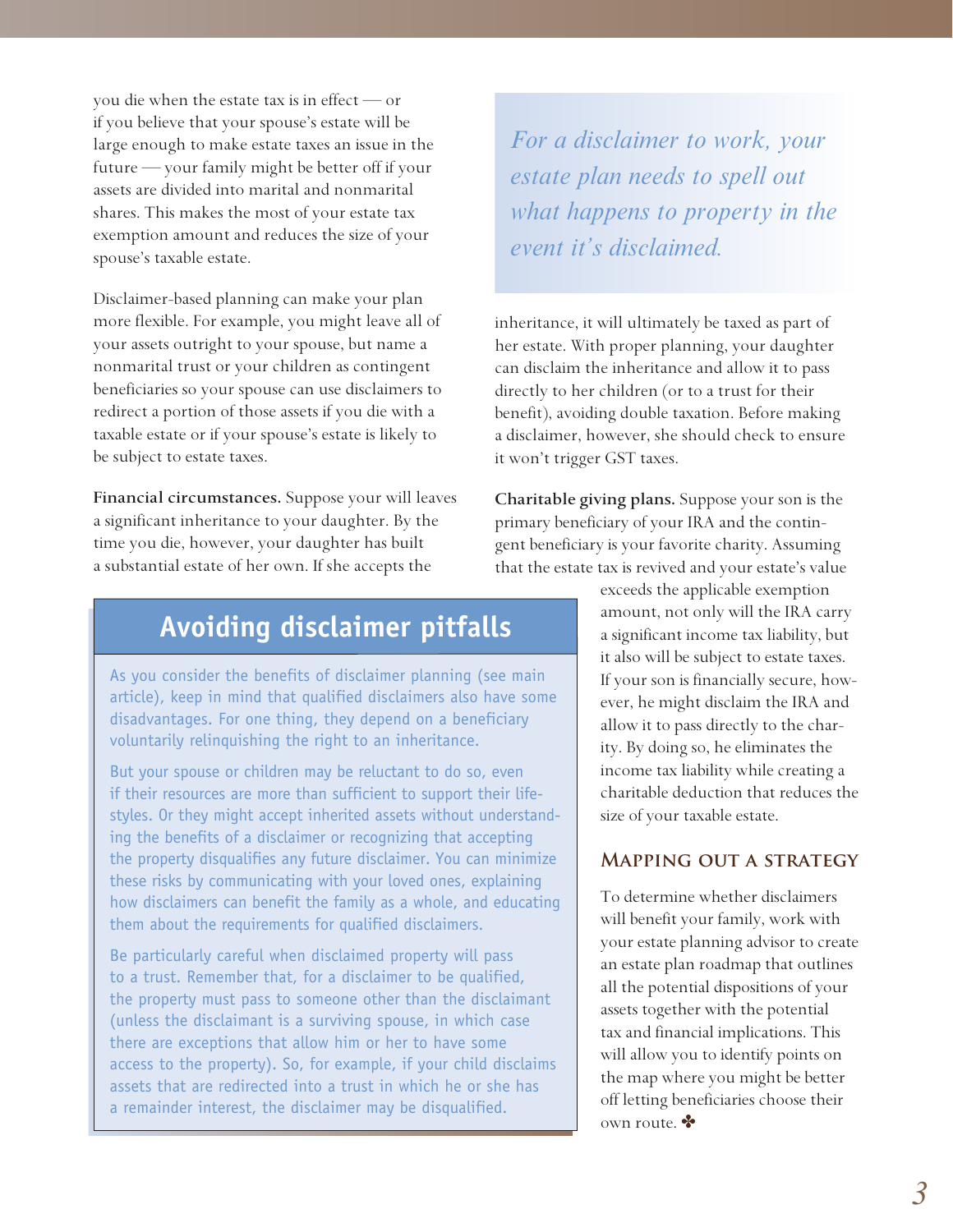## **Let values be your trustee's guide A principle trust may be a better option than an incentive trust**

*You want to pass your wealth on to your children*<br>**after** you're gone, but you also want the peace of<br>**All contains to the interior with**<br>responsibility and care. An incentive trust is one after you're gone, but you also want the peace of **Comind that they'll manage the inheritance with** responsibility and care. An incentive trust is one option, but there are drawbacks — primarily rigid distribution rules.

If you'd like more flexibility, a principle trust may be a better option. Rather than setting rules for distributions, you set the principles and values you want the trustee to follow. As long as you're at ease with your trustee having broader discretion, you may find that you can better achieve your goals with a principle trust.

#### **Incentive trust's rigidity**

An incentive trust attempts to shape your beneficiaries' behavior by conditioning distributions on specific benchmarks that are readily understandable and achievable. Examples include obtaining a college degree, maintaining gainful employment,

or refraining from unacceptable behaviors such as drug or alcohol abuse.

In an effort to quantify acceptable behavior, some incentive trusts provide for matching distributions based on a beneficiary's salary or charitable donations. Unfortunately, this approach can lead to unintended consequences.

For example, if your trust conditions distributions on gainful employment or matches a beneficiary's salary dollar-for-dollar, it may discourage heirs from becoming stay-at-home parents, doing volunteer work or pursuing less lucrative but worthwhile careers, such as teaching or social work. If the benchmark is graduating from college or obtaining a graduate degree, the trust may unfairly penalize family members with disabilities or who simply lack the temperament or capacity for higher education.

One potential solution is to design a detailed trust document that attempts to cover every possible

> contingency or exception. Not only is this time-consuming and expensive, but, even with the most carefully drafted trust, there's a risk that you'll inadvertently disinherit a beneficiary who's leading a life that you'd be proud of. Or, the trust may reward a beneficiary who meets the conditions set forth in the trust but otherwise leads a life that's inconsistent with the principles and values you wish to promote.

#### **Principle trust's flexibility**

A principle trust guides the trustee's decisions by setting forth the principles and values you hope to instill in your beneficiaries. These principles and values may include virtually anything, from education

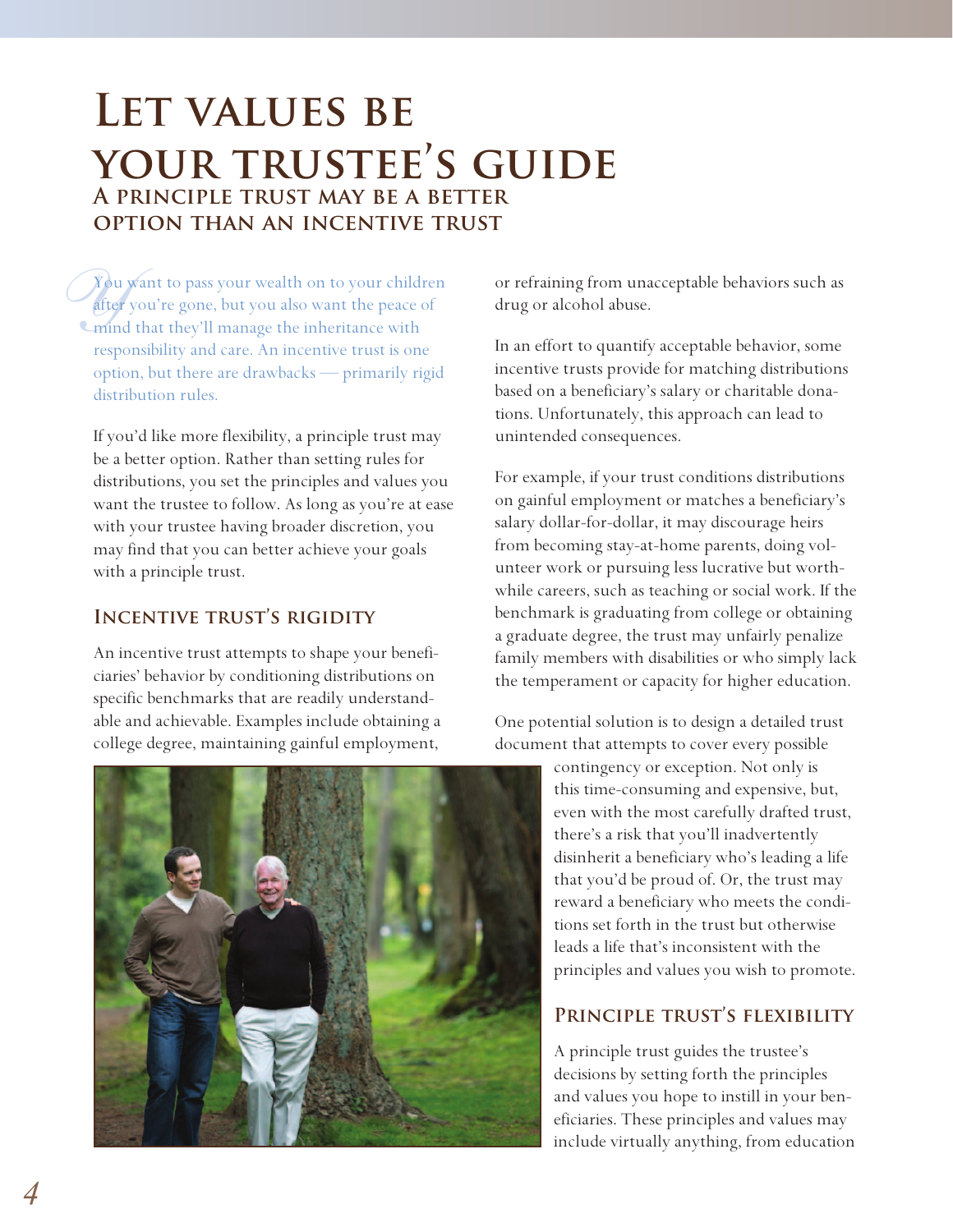*A principle trust guides the trustee's decisions by setting forth the principles and values you hope to instill in your beneficiaries.*

and gainful employment to charitable endeavors and other "socially valuable" activities.

By providing the trustee with the discretion and flexibility to deal with each beneficiary and each situation on a case-by-case basis, it's more likely that the trust will reward behaviors that are consistent with your principles and values and discourage those that are not.

Suppose, for example, that you value a healthy lifestyle free of drug and alcohol abuse. An incentive trust might withhold distributions (beyond the bare necessities) from a beneficiary with a drug or alcohol problem, but this may do very little to

change the beneficiary's behavior. The trustee of a principle trust, on the other hand, is free to distribute funds to pay for a rehabilitation program or medical care.

At the same time, the trustee of a principle trust has the flexibility to withhold funds from a beneficiary who appears to meet your requirements "on paper," but otherwise engages in behavior that violates your principles. Another advantage of a principle trust is that it gives the trustee the ability to withhold distributions from beneficiaries who neither need nor want the money, allowing the funds to continue growing and benefit future generations.

#### **Must trust your trustee**

Using a principle trust requires a great deal of trust in your trustee to properly interpret the specific conditions under which trust distributions will be made to — or withheld from — your beneficiaries. That being said, a principle trust can give you the peace of mind that, no matter what the future holds for your children, your estate plan has the flexibility to accommodate their well-being.  $\clubsuit$ 

## **Avoiding probate: How**  TO DO IT (AND WHY)

 $\int_{\frac{1}{5}}^{\frac{1}{5}}$ Few estate planning subjects are as misunderstood as probate. But circumventing the probate process is usually a good idea, and several tools are available to help you do just that.

#### **Why should you avoid it?**

Probate is a legal procedure in which a court establishes the validity of your will, determines the value of your estate, resolves creditors' claims, provides for the payment of taxes and other debts, and transfers assets to your heirs.

Depending on applicable state law, probate can be expensive and time consuming. Not only can probate reduce the amount of your estate in the form of executor and attorney fees, but it can also force your family to wait through weeks or months of court hearings. In addition, probate is a public process, so you can forget about keeping your financial affairs private.

Is probate ever desirable? Sometimes. Under certain circumstances, for example, you might feel more comfortable having a court resolve issues involving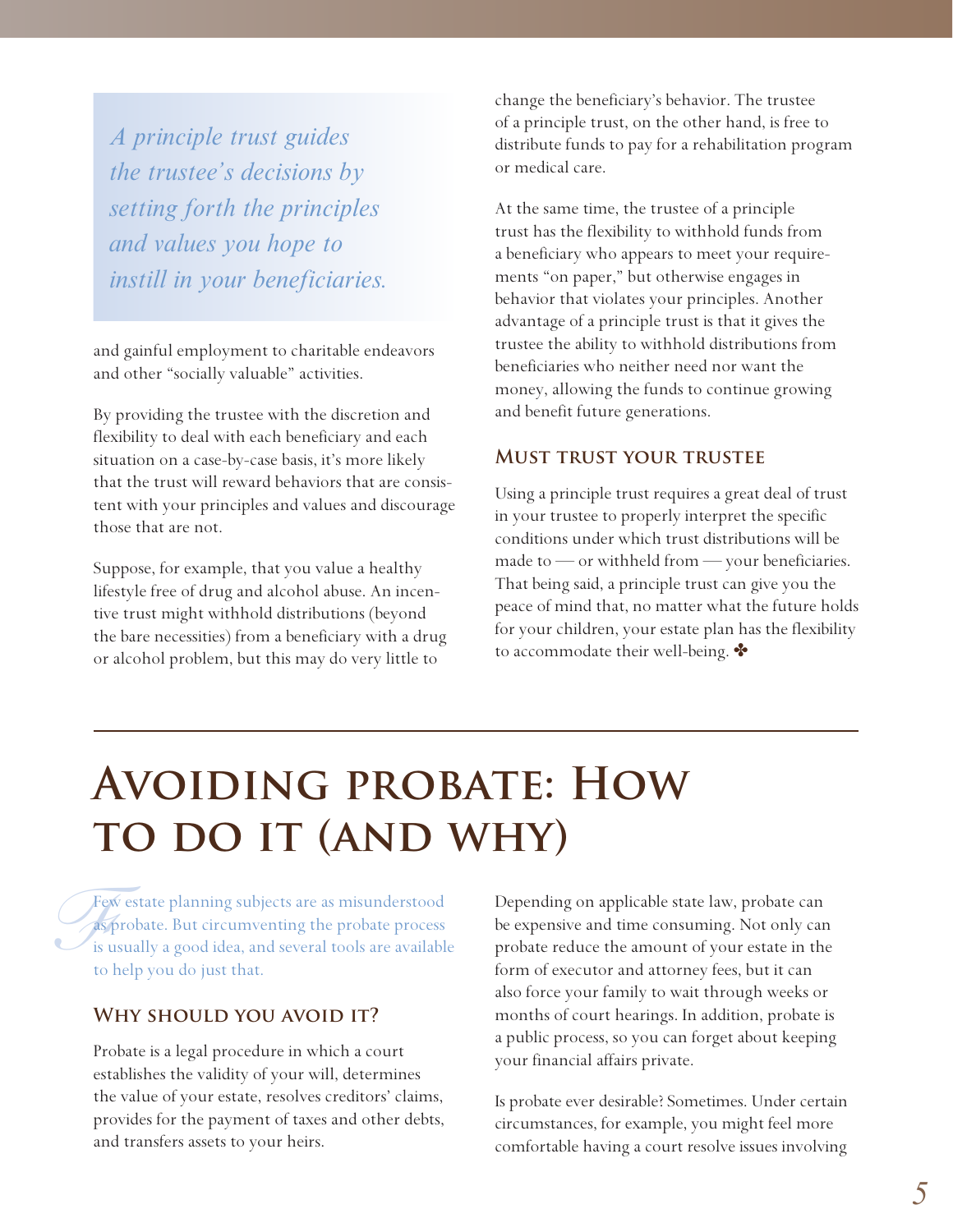your heirs and creditors. Another possible advantage is that probate places strict time limits on creditor claims and settles claims quickly.

#### **How do you avoid it?**

There are several tools you can use to avoid (or minimize) probate. (You'll still need a will and probate — to deal with guardianship of minor children, disposition of personal property and certain other matters.)

The right strategies depend on the size and complexity of your estate. The simplest ways to avoid probate involve designating beneficiaries or titling assets in a manner that allows them to be transferred directly to your beneficiaries outside your will. So, for example, you should be sure that you have appropriate, valid beneficiary designations for



*For larger, more complicated estates, a revocable trust (sometimes called a living trust) is generally the most effective tool for avoiding probate.*

assets such as life insurance policies, annuities and IRAs, and other retirement plans.

For assets such as bank and brokerage accounts, look into the availability of "pay on death" (POD) or "transfer on death" (TOD) designations, which allow these assets to avoid probate and pass directly to your designated beneficiaries. Keep in mind, though, that while the POD or TOD designation is permitted in most states, not all financial institutions and firms make this option available.

Some people avoid probate on their homes or other real estate — as well as bank and brokerage accounts and other assets — by holding title with a spouse or child as "joint tenants with rights of survivorship" or as "tenants by the entirety." But joint ownership has several significant drawbacks.

First, unlike with beneficiary designations, once you retitle property you can't change your mind. Second, holding title jointly gives your spouse or child some control over the asset and exposes it to his or her creditors. Finally, adding someone to the title may be considered a taxable gift of half the asset's value.

A handful of states permit TOD deeds, which allow you to designate a beneficiary who will succeed to ownership of real estate after you die. TOD deeds allow you to avoid probate without making an irrevocable gift or exposing the property to your beneficiary's creditors. This tool may become available in more states in the future.